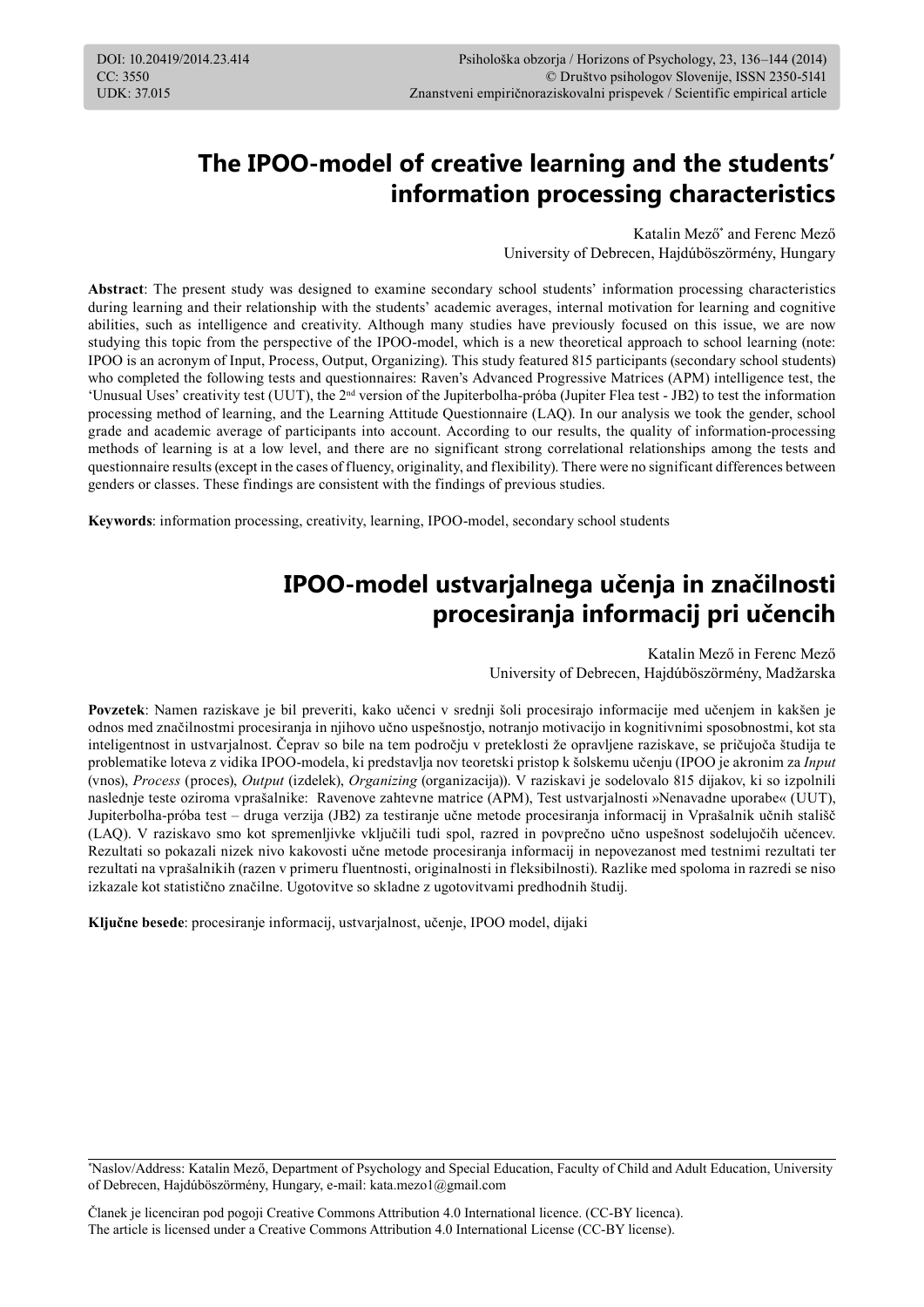In the studies and theories which focus on the information processing related to creativity (for example early works of Cropley, 1997; Davis, 1992; Helmholtz, 1986; Kris, 1953; Stein, 1974; Wallas, 1926; Whiting, 1958; and others), we can find descriptions of a kind of neutral, general creative thinking which exists without specifically defined creative areas (e.g. cooking, painting, writing etc.). These theories and descriptions are generally sufficient, and are applicable in numerous situations; however, we must recognise that more specific models of creative process may be needed in different areas of culture and/or talent. One such area is school learning. However, creative learning is distinct from general creativity (which can be characterized by fluency, originality and flexibility), because of its focus on the creative information processing procedure involved in learning itself (Craft, Cremin, Burnard, & Chappell, 2007; Jeffrey, 2006).

On the other hand, there are different models of school learning (for example Bloom, 1968; Bruner, 1961; Carroll, 1963; Galperin, 1989), but these models do not concentrate sufficiently on creative learning. In addition, neutral, general creativity is a frequent, but not central variable in studies of school learning (Cropley, 2003). In these studies general creativity is only one variable of the other background factors (for example intelligence, motivation, gender, age or school grades) of learning.

In this article we study learning from the perspective of the IPOO-model, which is a new theoretical approach to creative school learning (Mező, 2011).

#### **The IPOO-model of Learning**

According to the IPOO-model (built on a cognitive psychology basis), school learning is an information processing procedure, and has four components: input, process, output and organizing (Mező, 2011). Every component is built on the basis of special abilities, motivations, and methods.

Learning problems can be found in every component of the IPOO-model. For example some typical learning problems of the input phase are "What will the topic of learning be?", or "Where can I find information about my learning topic?", or "How can I use the authorities (authoritative sources) effectively?". Learning problems can occur in the process phase of learning – e.g. "I don't understand the text, or the lesson!" or "I have to learn too much. I cannot memorize everything…" Subsequently, learning problems can be encountered in the output phase, for example, "I hate oral exams.", "How can I write my dissertation?", or "How can I apply my knowledge in my life?" Last, but not least, organising-problems can include the classical problems of the time, the place and the cost of learning etc.

In this learning model, we can differentiate three information-processing possibilities based on the relationship between input and output: the informationprocessing method of learning may be reproductive, productive, or cause information loss (Table 1).

The main indication of deficient learning is that quantitative and qualitative characteristics feature less in the output (e.g. in an oral exam) than in the input (e.g. in a book), i.e. input > output. If the input is greater than the output, the learning will be ineffective. For example, a poem has four stanzas (as input), but the learner can reproduce (as output) less than four verses. The most important characteristic of learning of this kind is information deficit.

In the case of reproductive learning, the input is same as the output (input  $=$  output). If the input is equal to the output, the learning will be reproductive without any creative information processing. For example, a poem has four stanzas (as input), and the learner can recite (as output) all of the four stanzas, but she/he does not understand the words, the stanzas, the poem, or the metaphors within the poem, etc. The learner tries to memorise the lesson word by word without the need for understanding, or basic processing.

Finally, productive learning can be described by the following inequality: input < output. If the input is less than the output, learning will be meaningful, holistic and creative. For example, a poem has four stanzas (as input), and the learner (at the moments of output) can recite all of the four stanzas and she/he understands the poem, and she/he searches for the nexus between the new lesson and his/her earlier knowledge.

In the case of the IPOO-model, the learning ideal is creative, productive learning. If students' learning styles cause information loss or are reproductive, then learning development is needed (e.g. our applied learning developmental program is the "IPOO-minimum program").

#### **Background Factors of Learning**

The intrapersonal factors of learning have been studied for several decades. The most frequently identified factors of these studies include intelligence, creativity, and motivation. Researchers often use these factors to predict the learning achievement which is generally operationalized as an academic average. We provide a brief overview of these factors in the following section.

The role of intelligence in learning achievement has been a central question since the dawn of intelligence testing (consider, for example, the creation of Binet's intelligence test). According to a number of studies (e.g. Neisser et al., 1996; Sternberg & Grigorenko, 2007), there is a relationship between IQ scores and school achievement (the value of the correlation is about  $r = .50$ ). Researchers have long disagreed about the existence of gender differences in overall intelligence (Petersen & Hyde, 2010). While we can find studies which have reported gender differences (e.g. Furnham, Clark , & Bailey, 1999; Hyde, 2005; Lynn, Irwing & Cammock, 2002), other studies find no gender differences in intelligence (e.g. Brody, 1992; Halpern & LaMay, 2000; Jensen, 1998).

Researchers have been studying the relationship between creativity and learning since the fifties of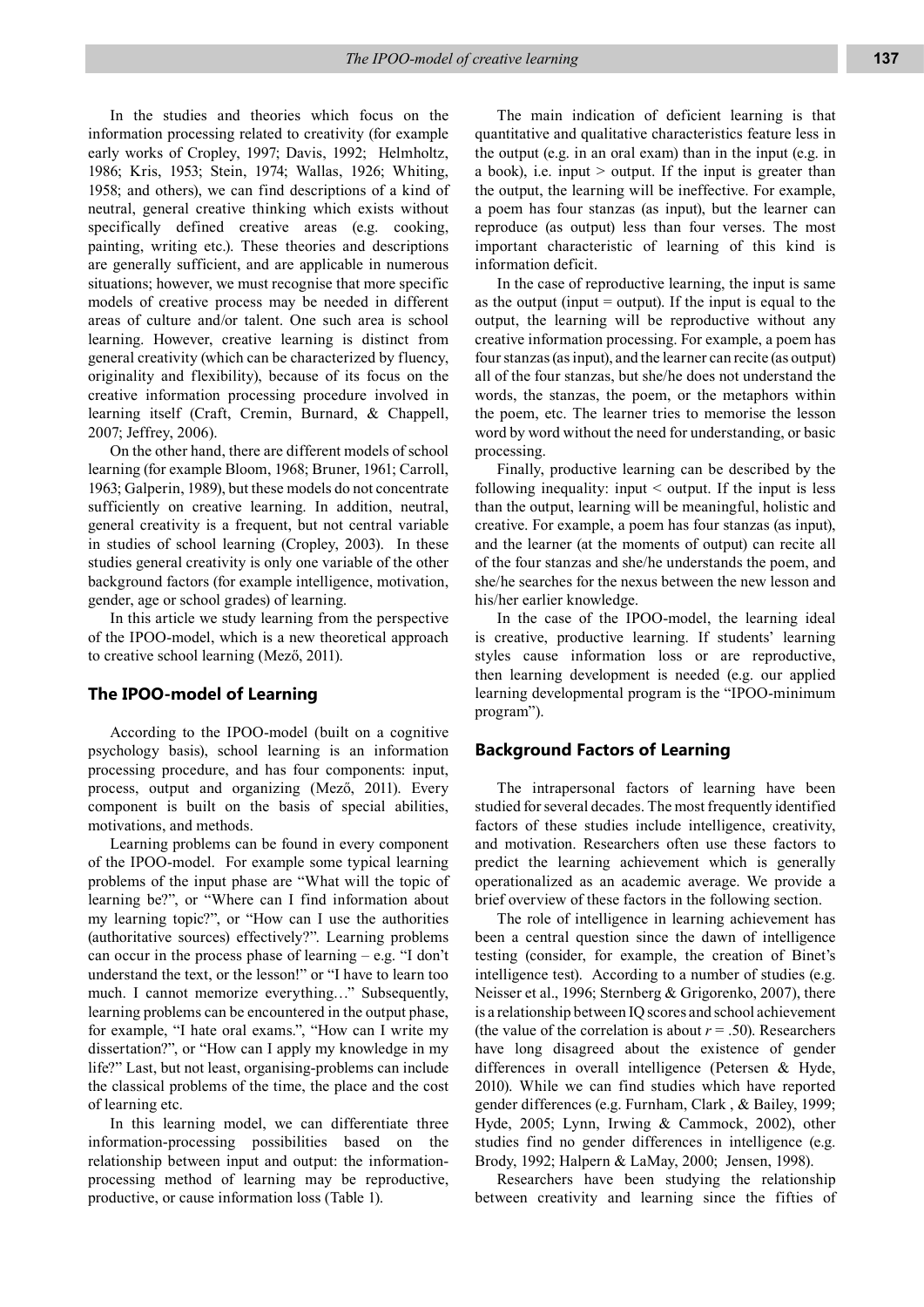| <b>INPUT:</b><br>Let us imagine that the<br>text of a school subject   | →<br>→<br><b>PROCESS</b><br>by:                                                                                                                                                                        | OUTPUT:<br>In the case of an oral/written exam, we can<br>observe that the learner communicates |
|------------------------------------------------------------------------|--------------------------------------------------------------------------------------------------------------------------------------------------------------------------------------------------------|-------------------------------------------------------------------------------------------------|
|                                                                        | Productive (creative): re-editing                                                                                                                                                                      | a creative product: a non-confused text                                                         |
| is a confused text<br>(from the perspective<br>of a learner or anybody | Reproductive: mechanical memorising of the<br>input without re-editing (but re-editing is pos-<br>sible in the future)                                                                                 | a confused text (identical to the input text)                                                   |
| else)                                                                  | Information loss: not enough memorisation of<br>the input text, making it impossible to re-edit<br>it in the future (without re-learning, of course) original input text                               | nothing, or a more confused text than the                                                       |
|                                                                        | Productive (creative): highlighting essen-<br>tial information and rejecting non-essential<br>information                                                                                              | a creative product: highlighting the essence                                                    |
| is a mix of essential<br>and non-essential ex-                         | Reproductive: mechanical memorisation of<br>the input (without highlighting essentials - but a text identical to the input<br>highlighting is possible in the future)                                  |                                                                                                 |
| plicit information                                                     | Information loss: not enough memorisation<br>of essential and non-essential information of<br>the input text so it is impossible to recall this<br>in the future                                       | a text with less explicit information than the<br>input                                         |
|                                                                        | Productive (creative): creating explicit con-<br>clusions                                                                                                                                              | creative products: explicit conclusions<br>based on the text                                    |
| contains implicit infor-<br>mation                                     | Reproductive: mechanical memorisation of<br>the input (without creating explicit conclu-<br>sions - but this is possible in the future)                                                                | a text identical to the input (without explicit<br>conclusions)                                 |
|                                                                        | Information loss: not enough memorisation<br>of the input text, making it impossible to find<br>explicit conclusions in the future                                                                     | a text that contains less implicit information<br>than the input                                |
|                                                                        | Productive (creative): finding relationships<br>among different paragraphs, texts and prior<br>learning                                                                                                | a creative product: holistic knowledge                                                          |
| contains atomistic<br>information in differ-<br>ent paragraphs and/or  | Reproductive: mechanical memorising of the<br>input (without looking for relations among<br>pieces of information – but this is possible in<br>the future)                                             | a text that is a set of atomistic pieces of<br>information                                      |
| chapters                                                               | Information loss: not enough memorisation<br>of the atomistic information of the input text<br>so it is impossible to find relationships among<br>non-memorised pieces of information in the<br>future | a text that is an incomplete set of atomistic<br>pieces of information from the input text      |

Table 1. *Examples of different processing approaches to an input (e.g. a school subject) text, and their possible outputs (the interpretative frame is the IPOO-model of learning)*

the 20th century, when Joy Paul Guilford proposed the "Structure of Intelligence" model of human intelligence (Guilford, 1950, 1962). According to Guilford, creativity is important from a learning perspective, but it is kept in the background during school learning. Later studies have not been able to refute this (Feist & Runco, 1993; Lucas, 2001; Runco, 2007; Sternberg & Lubart, 1999). The correlation between creativity and academic achievement is usually  $r \leq .30$  (Cropley, 2003). Baer (2012) reviewed more than 80 studies related to gender differences in creativity and concluded that the results of these studies

are quite contradictory and the evidence does not clearly support gender differences.

In terms of learning motivation, according to Józsa (2000), the relationship between school achievement and learning motivation changes during the school years, with the two are becoming more and more independent of each other as the years pass. According to Gordon and Austin (2002), "...the examinations of gender and achievement differences in motivation have histories that span at least three decades" (p. 293). As in the case of most psychological variables with a history stretching back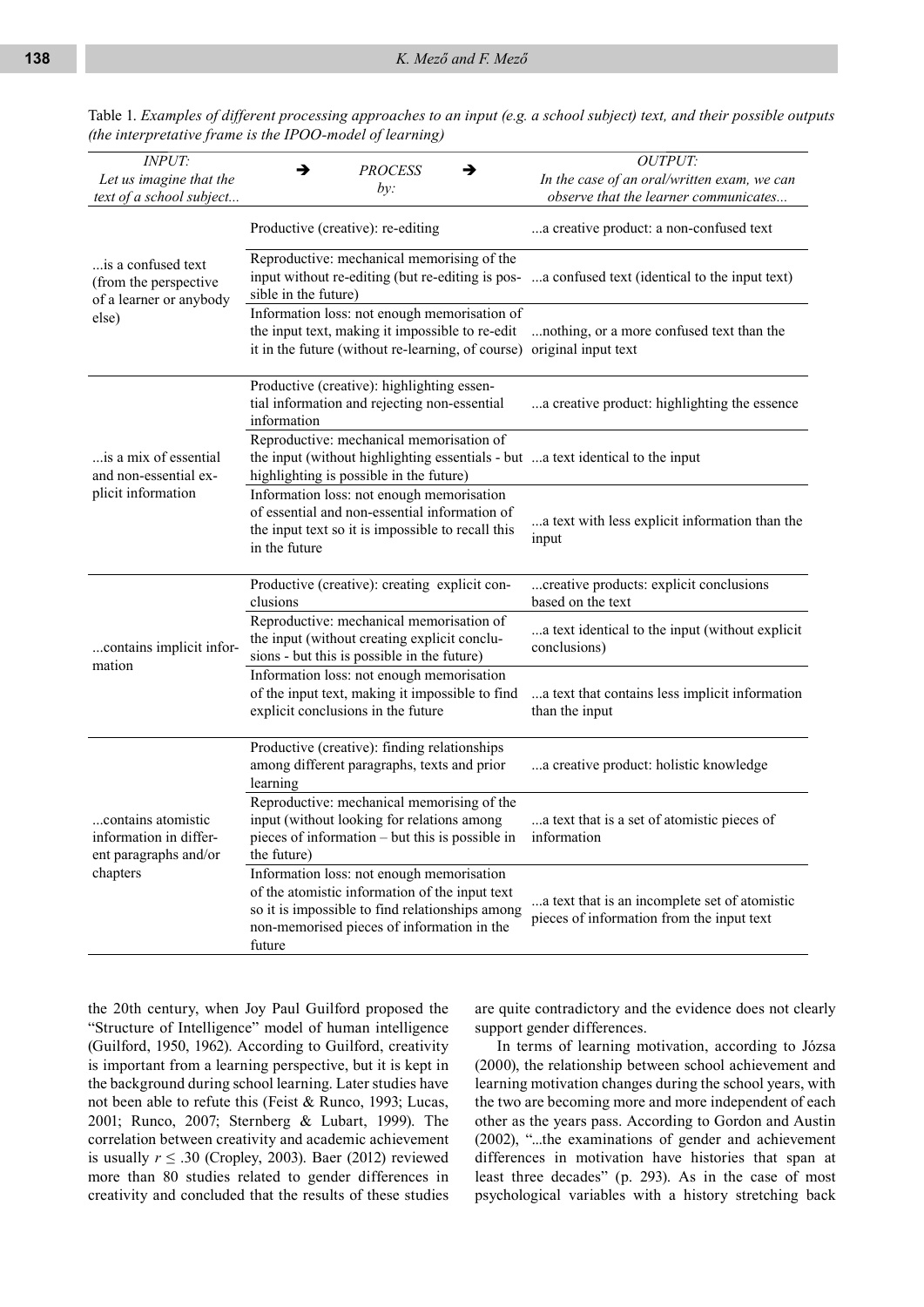several decades, the results are sometimes contradictory in the area of learning motivation, too. One of the few areas of consensus on this topic is that, in an ideal case, students have internal motivations for learning (Ryan & Deci, 2000; Sullo, 2007).

As we have seen, research of the intrapersonal background factors of learning has a tradition stretching back several decades. A number of researchers have focused on the predictive roles and correlations of cognitive abilities (e.g. intelligence and creativity) and noncognitive factors (e.g. motivation) from the perspective of school achievement (e.g. academic average). Although these are classical and traditional variables of learning research, from time to time it is necessary to study these variables from the perspective of new learning theories (for example the IPOO-model of learning). Therefore, the aim of our study was to gain insight into secondary school students' characteristics in terms of information processing during (creative, productive) learning, and to analyse the relationships between these characteristics and cognitive abilities, internal motivation, and academic average. According to our classroom observations, these factors are fairly independent from each other, so we cannot use them as predictors of each other. We also addressed the issue of gender equality.

### **Method**

#### **Participants**

Participants were  $9<sup>th</sup>$  to  $12<sup>th</sup>$  grade students with a mean age of 16.01 years  $(SD = .97)$ , attending two middle secondary schools in Hungary. The total number of participants was 815. The sample was gender heterogeneous; about 25% of students (*n* = 202) were male. Two hundred and thirty-eight students were 9<sup>th</sup> graders  $(M_{\text{age}} = 14.96; SD = .42)$ , 261 were 10<sup>th</sup> graders  $(M_{\text{age}} =$ 16.08; *SD* = .65), 218 students were 11<sup>th</sup> graders (*M*) 16.91; *SD* = .38), and 98 students were 12<sup>th</sup> graders  $(M)$ 17.60;  $SD = .52$ ). Although this is an ad hoc sample, which is not representative enough, we think that this study can provide sufficient preliminary results for further examinations.

#### **Instruments**

Creative learning was measured with the Hungarian version of the JB2 test (the Jupiterbolha-próba or, in English, the "Jupiter Flea" test; Mező, 2011). Its subscales refer to re-editing ("Do students create a new and systematically logical structure when they encounter a confused text?"), direct info-management ("Do students find the direct essential information in a text?"), indirect info-management ("Do students create conclusions?"), and holistic learning ("Do students look for relationships with their knowledge?"). The total score is the average of these subscales. For the purpose of this study, we used mainly the "total score" variable of this test to measure creative learning. The reliability of the total score of the JB2 was  $\alpha$  = .78 – .87 (Mező, 2011).

We used Raven's Advanced Progressive Matrices test (APM; Raven, Raven & Court, 1998) for measuring general intelligence – for more information about the Hungarian adaptation of Raven's APM, see Rózsa (2006) and Mező and Kurucz (2014). Some researchers believe that scores on the Raven's Progressive Matrices test give the best estimate of general intelligence (the "*g* factor"; see Jensen, 1998; McLaurin, Jenkins, Farrar & Rumore, 1973). The APM has two different parts: APM-I (with 12 items) and APM-II (containing an extra 36 items for those who are good at APM-I). The total APM score is the sum of these parts. APM reliability is  $\alpha = .85$ .

Fluency, originality and flexibility (as classical creativity variables) were tested by applying the Unusual Uses Test (a subtest of the Torrance Tests of Creative Thinking, TTCT; Torrance, 1966), based on Guilford's Alternative Uses Task (Guilford, 1962). In this task subjects are asked to list as many uses as possible for a common household item (such as a brick, a pencil or a key). This task is the "Unusual Uses" subtest of the TTCT and it is used to measure such components of creative thinking as fluency (the sum of relevant answers), originality (the infrequency of responses), flexibility (differences in the categories of the responses), average originality (originality/fluency), and relative flexibility (flexibility/fluency). Barkóczi and Zétényi (1981) provide information about the adaptation of the "Unusual Uses" test for the Hungarian population. The  $\alpha$  value of these tests ranges between .70 and .90 (Cropley, 2003).

Internal learning motivation was assessed by applying the Learning Attitude Questionnaire (LAQ; Kontra, 2006) which consists of 31 items with a five-point response scale  $(1 = it is non typical of me; 5 = it is typical of me)$ . There are six subscales: further education ambitions, interest, predisposition to industrious learning, learning for a good rating, learning for a good position among peers, and learning for rewards. We used an "internal learning motivation" variable based on the mean of the first three subscales (the Cronbach  $\alpha$  is .81; Kontra, 2006).

Our control variables were gender (male/female) and grades (grade 9<sup>th</sup>, 10<sup>th</sup>, 11<sup>th</sup>, and 12<sup>th</sup>).

#### **Procedure**

Participation was not obligatory in this study. The students and their parents were informed about the subject of the study before testing and they were able to make a decision about whether to participate or not. Consequently, our subjects had some kind of internal motivation to participate in this examination, so we did not need to use external motivators (e.g. money, good marks etc.) in order to involve participants.

We met our participants on four different occasions during this examination. In the first session, we tested creative thinking by applying the Unusual Uses Test and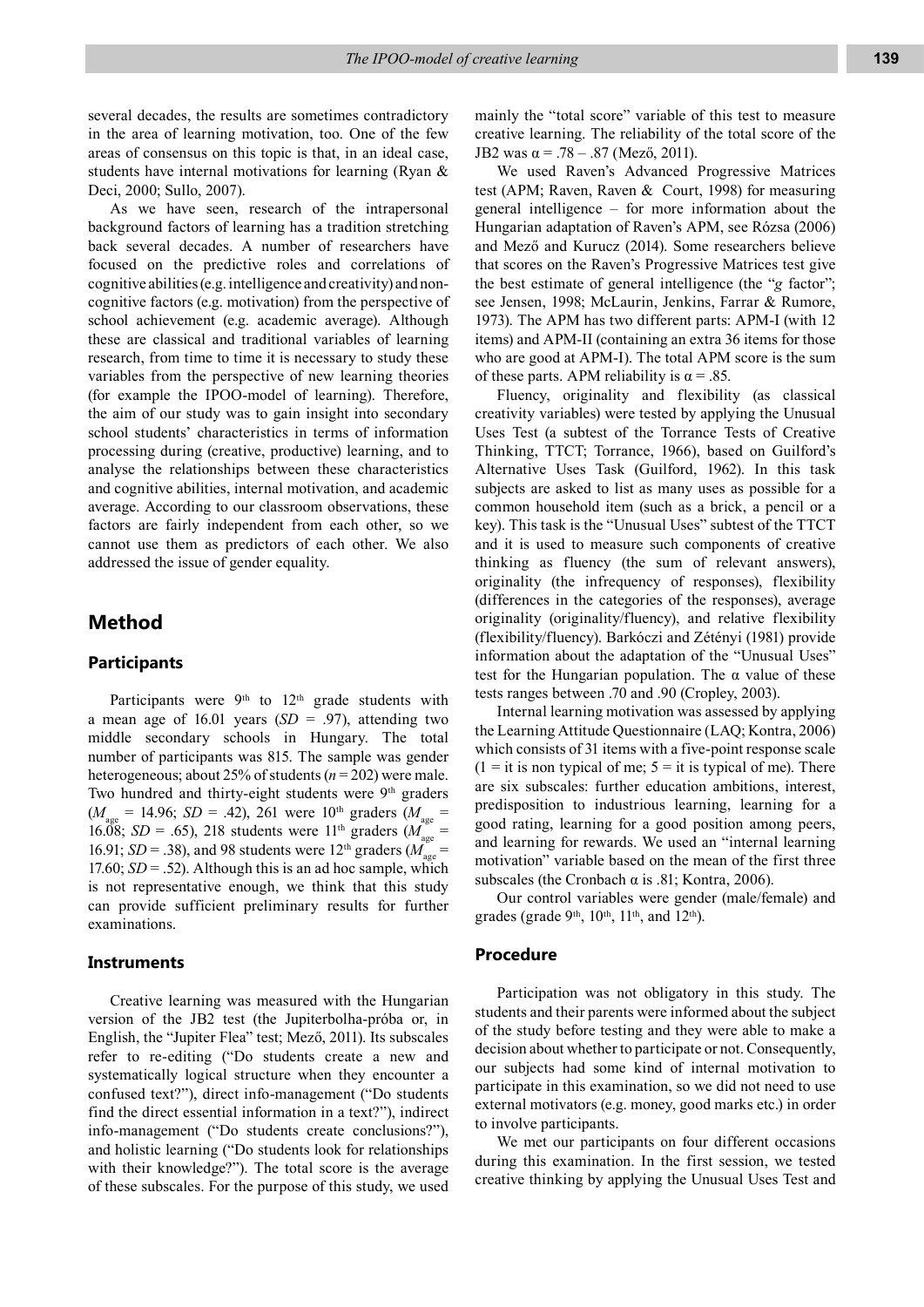Table 2. *Descriptive statistics and tests of normality of the examined variables*

|                               |       |        |       |                  |       |                       |                       | Kolmogorov- |
|-------------------------------|-------|--------|-------|------------------|-------|-----------------------|-----------------------|-------------|
| <b>Scales</b> <sup>a</sup>    | Min   | Max    | Mdn   | $\boldsymbol{M}$ | SD    | Skewness <sup>b</sup> | Kurtosis <sup>b</sup> | Smirnov Z   |
| Academic average              | 2.10  | 5.00   | 3.90  | 3.86             | 0.57  | $-0.24$               | $-0.52$               | $1.54*$     |
| JB2: Re-editing               | 0.00  | 100.00 | 25.00 | 29.74            | 24.34 | 0.66                  | $-0.22$               | $4.62*$     |
| JB2: Direct info-management   | 0.00  | 100.00 | 62.50 | 56.58            | 20.82 | $-0.34$               | $-0.44$               | $4.29*$     |
| JB2: Indirect info-management | 0.00  | 100.00 | 50.00 | 45.57            | 21.74 | 0.09                  | $-0.32$               | $3.27*$     |
| JB2: Holistic learning        | 0.00  | 100.00 | 25.00 | 30.77            | 21.03 | 0.21                  | $-0.73$               | $3.56^*$    |
| JB2: Total Score              | 3.13  | 93.75  | 40.62 | 40.66            | 16.16 | 0.22                  | $-0.29$               | $1.75*$     |
| <b>APM: Total Score</b>       | 11.00 | 47.00  | 31.00 | 30.36            | 5.39  | $-0.59$               | 0.45                  | $2.59*$     |
| LAO: Internal motivation      | 1.80  | 4.60   | 3.40  | 3.37             | 0.49  | $-0.27$               | 0.08                  | $1.90*$     |
| UUT: Fluency                  | 1.00  | 48.00  | 9.00  | 10.08            | 5.29  | 1.14                  | 3.58                  | $2.64*$     |
| UUT: Originality              | 0.37  | 29.00  | 5.27  | 5.80             | 3.49  | 1.54                  | 4.82                  | $2.36*$     |
| <b>UUT:</b> Flexibility       | 0.00  | 19.00  | 8.00  | 7.81             | 3.53  | 0.40                  | $-0.08$               | $2.23*$     |
| UUT: Average originality      | 0.17  | 3.00   | 0.53  | 0.59             | 0.26  | 3.60                  | 19.43                 | $6.44*$     |
| UUT: Relative flexibility     | 0.00  | 12.00  | 0.83  | 0.83             | 0.43  | 20.95                 | 535.67                | $9.51*$     |

a JB2: Jupiter Flea test, APM: Advanced Progressive Matrices test, LAQ: Learning Attitude Questionnaire, UUT: Unusual Uses test  $b$  *SE*<sub>Skewness</sub> = .09; *SE*<sub>Kurtosis</sub> = .17<br>  $\binom{b}{p}$  < .05

we also applied the Learning Attitude Questionnaire. On the second occasion participants filled in the APM test. The JB2 was applied during the third session. At the final session, we discussed the results with the participants. Every session lasted around 45 minutes, and was held at their school.

#### this difference is less than 3 for kurtosis), so we could use parametric tests for these variables. However, the skewness and kurtosis of about half of our variables are higher, therefore we consistently used non-parametric statistical tests.

## **Results**

According to the Kolmogorov-Smirnov test (Table 2), the distributions of researched variables were not normal (*p* < .05 in all cases). However, the values of skewness and kurtosis are near zero in several cases (the absolute value of the difference from zero is less than 1 for skewness and

Table 2 shows that the mean values of JB2 variables and information-processing achievements are at fairly low levels. The results of about 75% of the participants are less than 50% in re-editing and holistic learning. Approximately 50% of participants scored less than 50% in the case of indirect info-management. It seems that direct info-management was the easiest task of the JB2 because a significant proportion of participants achieved a result above 50%. Overall, the JB2 total score was less than 50% in most cases.

Table 3. *Mean ranks and the results of the Kruskal Wallis test for testing the differences on the used variables between the school grades*

| <b>Qth</b> | 10 <sup>th</sup> | 11 <sup>th</sup> | 12 <sup>th</sup>   | $\chi^2$ (df = 3) |
|------------|------------------|------------------|--------------------|-------------------|
| 401.79     | 376.49           | 441.19           | 433.17             | $10.33*$          |
| 372.30     | 381.68           | 452.28           | 466.29             | $23.10*$          |
| 355.37     | 392.79           | 441.18           | 502.53             | $34.21*$          |
| 382.58     | 393.69           | 417.88           | 485.84             | 15.28*            |
| 352.07     | 432.98           | 422.64           | 444.74             | $20.19*$          |
| 348.25     | 396.87           | 444.39           | 501.80             | $36.80*$          |
| 362.18     | 428.18           | 433.58           | 408.64             | 13.56*            |
| 417.25     | 407.54           | 402.71           | 398.51             | 0.64              |
| 400.03     | 374.35           | 442.27           | 440.74             | 12.17*            |
| 411.89     | 413.88           | 402.19           | 395.81             | 0.62              |
| 406.26     | 363.30           | 442.75           | 453.96             | 18.04*            |
| 426.92     | 458.73           | 360.06           | 328.94             | 33.79*            |
| 419.09     | 392.00           | 410.69           | 417.69             | 1.97              |
|            |                  |                  | Mean rank of grade |                   |

 $p < .05$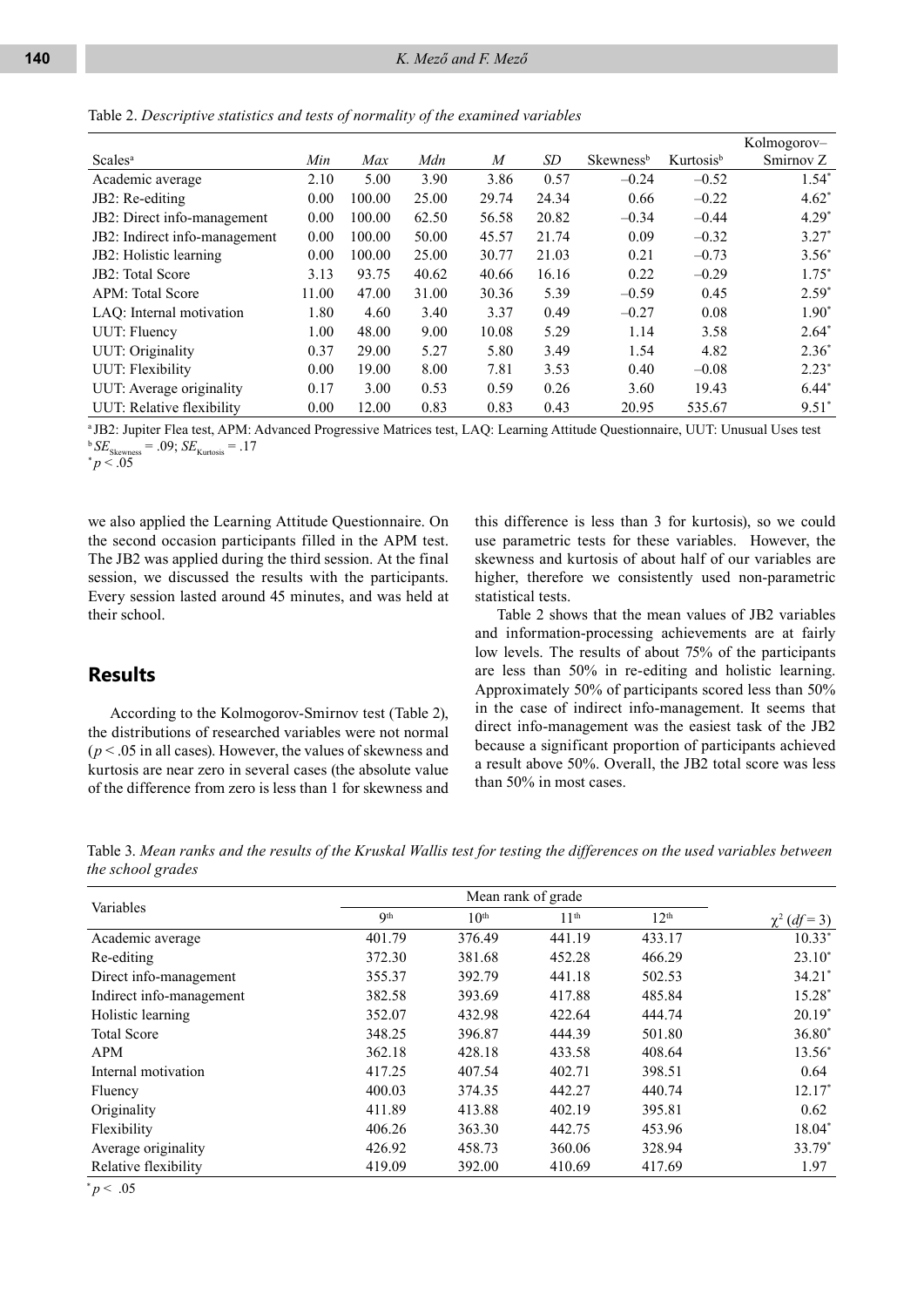| Variables <sup>a</sup>           | Academic average | JB2: Re-editing | JB2: Direct info-<br>management | JB2: Indirect info-<br>management | Holistic learning<br>JB2: | JB2:<br>Total score | APM:<br>Total score | Internal motivation<br>LAQ: | Fluency<br>UUT: | Originality<br>UUT: | Flexibility<br>UUT: | Average originality<br>UUT: |
|----------------------------------|------------------|-----------------|---------------------------------|-----------------------------------|---------------------------|---------------------|---------------------|-----------------------------|-----------------|---------------------|---------------------|-----------------------------|
| JB2:<br>Re-editing               | .05              |                 |                                 |                                   |                           |                     |                     |                             |                 |                     |                     |                             |
| JB2: Direct<br>info-management   | $.13*$           | $.28*$          |                                 |                                   |                           |                     |                     |                             |                 |                     |                     |                             |
| JB2: Indirect<br>info-management | $.16*$           | $.35*$          | $.49*$                          |                                   |                           |                     |                     |                             |                 |                     |                     |                             |
| JB2:<br>Holistic learning        | $.11*$           | $.46*$          | $.34*$                          | $.34*$                            |                           |                     |                     |                             |                 |                     |                     |                             |
| JB2:<br>Total score              | $.13*$           | $.72*$          | $.71*$                          | $.73*$                            | $.72*$                    |                     |                     |                             |                 |                     |                     |                             |
| APM:<br>Total score              | $.49*$           | $.18*$          | $.17*$                          | $.23*$                            | $.23*$                    | $.27*$              |                     |                             |                 |                     |                     |                             |
| LAQ:<br>Internal motivation      | .01              | $-.02$          | $-.01$                          | $-.01$                            | $-.01$                    | $-.03$              | .00                 |                             |                 |                     |                     |                             |
| UUT:<br>Fluency                  | .07              | .03             | .04                             | $.10*$                            | .06                       | $.08*$              | $-.03$              | .00                         |                 |                     |                     |                             |
| UUT:<br>Originality              | .04              | .04             | $.00\,$                         | $.08^{\ast}$                      | .03                       | .05                 | $-.01$              | .01                         | $.84*$          |                     |                     |                             |
| UUT:<br>Flexibility              | $.07*$           | $.08*$          | $.08^{\ast}$                    | $.08^{\ast}$                      | $.09*$                    | $.11*$              | $-.02$              | $-.01$                      | $.90*$          | $.74*$              |                     |                             |
| UUT:<br>Average originality      | $-.02$           | .05             | $-.02$                          | $-.03$                            | $-.01$                    | .00.                | .04                 | $.08^\ast$                  | $-.09*$         | $.37*$              | $-.08*$             |                             |
| UUT:<br>Relative flexibility     | $-.04$           | .07             | $.07*$                          | $-.07$                            | .03                       | .04                 | $.07*$              | $-.02$                      | $-.48*$         | $-.49*$             | $-.11*$             | .02                         |

| Table 4. Spearman's rho correlations between all examined variables |
|---------------------------------------------------------------------|
|---------------------------------------------------------------------|

a JB2: Jupiter Flea test, APM: Advanced Progressive Matrices test, LAQ: Learning Attitude Questionnaire, UUT: Unusual Uses test

According to the results of the Mann-Whitney U test, there are significant differences between males and females in terms of direct and indirect information management (*U* = 49827.50 and 56304.00; in both cases *p* < .05). Females' results (*mean rank* = 417.15 and 427.72) were better in these areas than males' results (*mean rank* = 348.17 and 380.23). It should be noted that the females' academic averages were also better ( $U = 53786.50$ ;  $p <$ .05; *mean rank* of male = 367.77; *mean rank* of female = 421.26) but we did not find significant differences between genders in terms of intelligence (this finding confirms the results of Brody, 1992; Halpern & LaMay, 2000; Jensen, 1998). Besides, the Kruskall Wallis test showed significant differences among grades in the following variables (Table 3):

− participants from higher grades generally had better results on the APM and all the JB2 variables;

− participants from 10th grades had lower results in academic average, fluency and flexibility;

− in terms of average originality, the 9<sup>th</sup> and 10<sup>th</sup> grades students had better results than their  $11<sup>th</sup>$  and  $12<sup>th</sup>$  grade peers.

Table 4 shows the Spearman's correlations among the variables; there are only two high correlations, i.e. between fluency and originality  $(r = .84)$  and fluency and flexibility  $(r = .90)$ . A moderate correlation is found between originality and flexibility  $(r = .74)$  and between the total score and the subscales of the JB2 test  $(r = .71)$ – .73). We can see slightly weaker relations between intelligence and academic average  $(r = .49)$ , originality and relative flexibility  $(r = -.49)$ , fluency and relative flexibility  $(r = -0.48)$ , originality and average originality  $(r = .37)$ . In the cases of other significant correlations, *r*values are less than .30.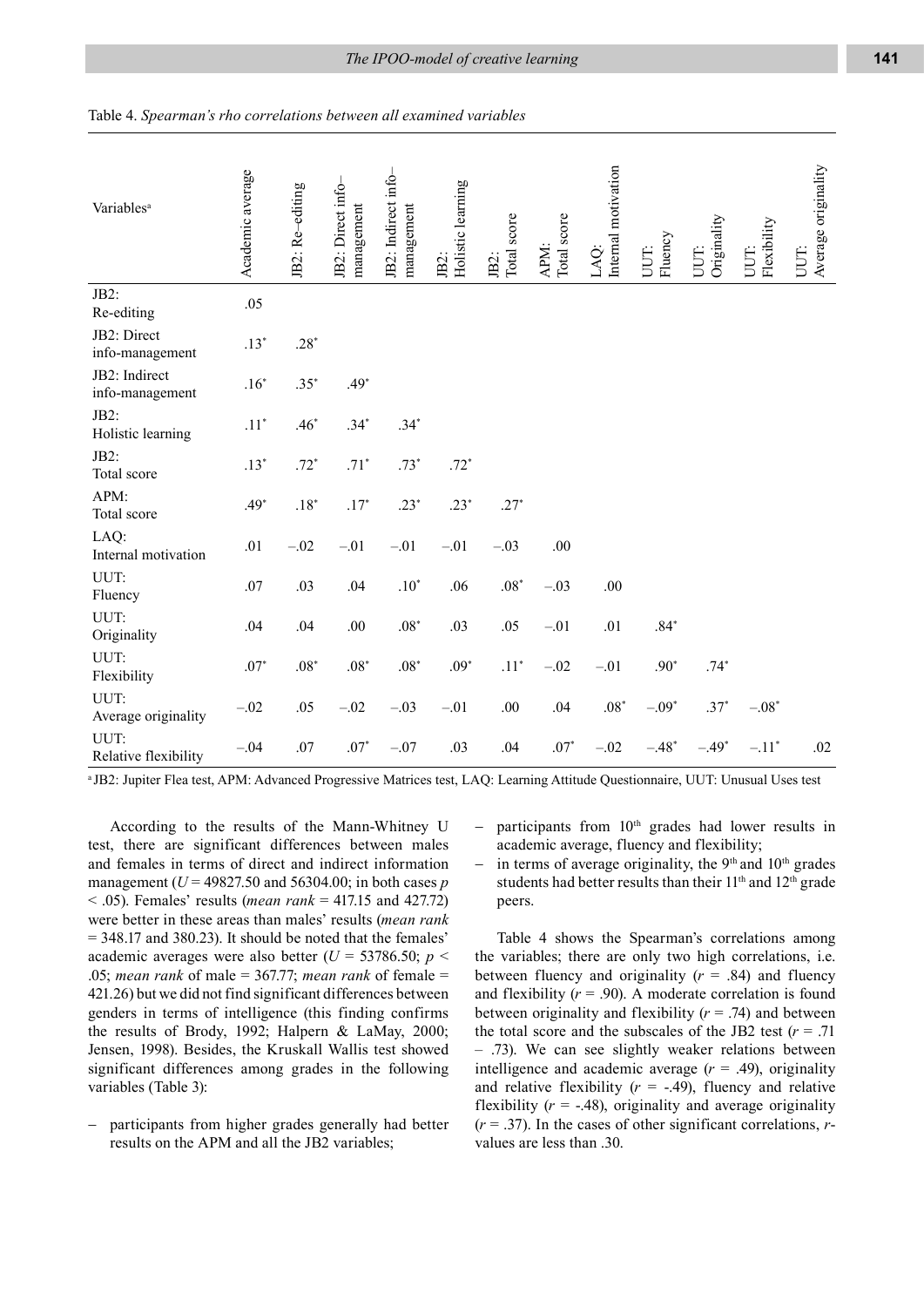#### **Discussion**

According to our results, a significant proportion of students do not use spontaneously productive (creative) information-processing methods for learning. If they meet a confused (or maybe over-long) text, they do not re-edit the text, they do not look for the direct (explicit essential facts) and indirect (implicit but deducible) information, and they do not seek the cross-relations among the subjects, books, chapters or paragraphs. This is a problem in two senses. Firstly, their school learning would be more effective in terms of understanding, timing etc., if they used productive learning methods. Secondly, their poorer information processing strategy could cause disadvantages during their adult life, in the labour market, and in business life and family life.

The test results indicate that predicting the academic average is practically impossible, either from the results of creativity tests or from students' knowledge of information-processing approaches to creative learning or internal motivation. Behind these facts, it is assumed that the teachers are inconsistent when they evaluate the learners' school achievements, and they do not differentiate among students based on motivational dispositions such as learning attitude. It is probable that they often require reproductive learning for good marks, and they sometimes do not require productive (creative) learners. This hypothesis can be tested by observation and content analysis of real exam situations.

The correlation between intelligence and academic average was  $r = .49$ , and this is similar to previous findings (see Neisser et al., 1996). However, the correlations show that higher intelligence is not necessarily associated with more productive information processing during learning, something which also corresponds with other researchers' results (Balogh, 2004). This also means that the development of creative (productive) learning and thinking may be a necessary component of talent development programs in the area of intellectual talent, too (Mező, 2011). Given that intelligence does not correlate with internal learning motivation, motivationoriented programs may be also central elements of talent development programs for children of high intellectual ability.

In this study we have observed that although the creativity variables of the Unusual Uses Test correlate strongly with each other (confirming the results of Cropley, 2003), these barely correlate with variables of creative information-processing (measured by the JB2 test). This is explained by the fact that the Unusual Uses test and the JB2 test focused on other aspects of the creative process and products. The Unusual Uses test is directed at the number and variety of novel ideas (as a kind of creative product); these kinds of ideas can give information about a type of creative thinking (such as information processing). In contrast, the number, variety and novelty of ideas are less important for the JB2 test, although when dealing with a confused text it is important

to create a new logical structure which contains essential information and conclusions, and holistic relationships. It seems that this approach is more lifelike and occurs more frequently during school learning than the "fluency", "flexibility" and "originality" orientated approaches of the Unusual Uses test. The result also shows that the role of classic creative abilities (e.g. fluency, originality and flexibility) is limited during school learning and teaching – this has been well known since the 1950s (e.g., Guilford, 1962). However, it should be noted that these creative abilities might play an important role in the case of outof-school learning, autodidact learning, and in the school itself (when students do not learn, but create knowledge during an oral/written exam).

Finally, we should note that we did not find gender differences in the case of intelligence or creativity, but we found that females have better academic averages and information management.

#### **Limitations**

A potential drawback concerns the rather specific sample, which was not randomly selected from the full range of possible secondary school students. Another problem is that the gender ratio is not balanced (male students are under-represented in this sample) and does not mirror the boys to girls ratio in the schools. At the same time, we are convinced that our sample was sufficiently heterogeneous and our other data (from observations in schools in exam situations and interviews with teachers – these are currently being processed) confirm the results of this study.

Another limitation of this study is that just one test was used to measure the information-processing characteristics of learning (creative learning), and that this test was verbal, similar to the creativity test, which restricts the generalizability of the results.

#### **Future Research and Implications for Practice**

The future development of the JB2 will aim to improve its psychometric characteristics, and also to make it shorter. It would be important to examine information processing characteristics during (creative) learning across different age groups and cultures.

The practical implications refer to the need for more learning development programs, which focus on productive learning methods (nowadays we know of only one learning development program, which fits this purpose: the IPOO-creative learning program). On the other hand, it is important that this program becomes a fundamental component and part of teacher training. In order to achieve this aim, we need to develop better learning-diagnostic instruments, methods, protocols and teacher training programs than our presently available instruments and methods.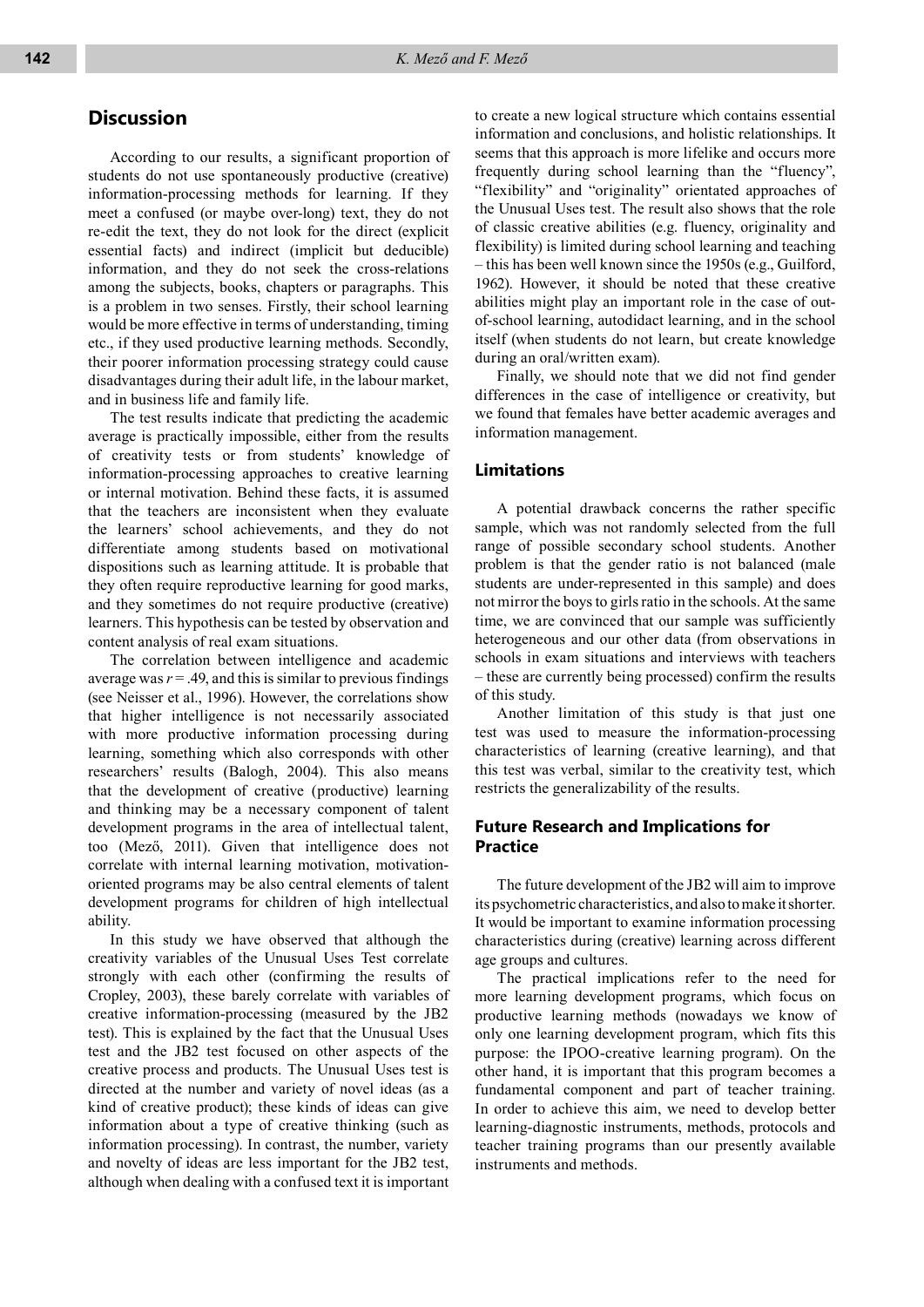#### **Conclusions**

The observable creative information-processing characteristics of secondary school students' learning are of disappointingly poor quality (independently of their cognitive abilities, learning motivation etc.). From a retrospective viewpoint, we should explore these factors (e.g. the role of education, the curriculum, teaching materials, teachers' evaluation practice etc.) which induce these results. On the other hand, from a prospective viewpoint, we should develop and teach those methods of teaching and learning which can increase the quality of the creative information-processing aspect of learning.

Our results have shown that cognitive abilities, the internal motivation for learning, the academic average and the information processing style of learning are, taken individually, fairly unreliable in terms of their use in making predictions about other factors. One practical consequence of these results is that we have to handle these learning variables separately when we want to test and/or develop them.

### **References**

- Balogh, L. (2004). *Iskolai tehetséggondozás [Talent development in school].* Debrecen, Hungary: Kossuth Egyetemi Kiadó.
- Baer, J. (2012). Gender differences in creativity. In M. A. Runco (Ed.), *Creativity research handbook* (Vol. 3, pp. 215–250). New York, NY, USA: Hampton Press.
- Barkóczi, I., & Zétényi, T. (1981). *A kreativitás vizsgálata [Examination of the creativity].* Budapest, Hungary: Országos Pedagógiai Intézet.
- Bloom, B. S. (1968). Learning for mastery. *Evaluation Comment*, *1*(2), (unpaginated).
- Brody, N. (1992). *Intelligence* (2nd ed.). San Diego, CA, USA: Academic Press.
- Bruner, J. S. (1961). The act of discovery. *Harvard Educational Review, 31*(1), 21–32.
- Carroll, J. B. (1963). A model of school learning. *Teachers College Record*, *64*, 723–733.
- Craft, A., Cremin, T. Burnard, P., & Chappell, K. (2007). Teacher stance in creative learning: A study of progression. *Journal of Thinking Skills and Creativity, 2*(2), 136–146.
- Cropley, A. J. (1997). Fostering creativity in the classroom: General principles. In M. A. Runco (Ed.), *Handbook of creativity* (pp. 81–112). Cresskill, NJ, USA: Hampton Press.
- Cropley, A. J. (2003). *Creativity in the education and learning: A guide for teachers and educators.* London, UK: Kogan Page.
- Davis, G. (1992). *Creativity is forever.* Dubuque, IA, USA: Kendall.
- Feist, J. G., & Runco, M. A. (1993). Trends in the creativity literature: An analysis of research in the Journal of Creative Behavior (1967–1989). *Creativity Research Journal*, *6*(3), 271–283.
- Furnham, A., Clark, K., & Bailey, K. (1999). Sex differences in estimates of multiple intelligences. *European Journal of Personality, 13*, 247–259.
- Galperin, P. Ya. (1989). Organization of mental activity and effectiveness of learning. *Soviet Psychology*, *27*(3), 65–82.
- Gordon, K. A., & Austin, J. T. (2002). The relationship of gender and academic performance to motivation: Within-ethnic-group variations. *The Urban Review, 34*(4), 293 –316.
- Guilford, J. P. (1950). Creativity*. American Psychologist*, *5*, 444–454.
- Guilford, J. P. (1962). Creativity: Its measurement and development. In J. J. Parnes & H. F. Harding (Eds.), *A source book for creative thinking* (pp. 151–168). New York, NY, USA: Scribners.
- Halpern, D. F., & LaMay, M. L. (2000). The smarter sex: A critical review of sex differences in intelligence. *Educational Psychology Review*, *12*(2), 229–246.
- Helmholtz, H. v. L. (1896). *Vorträge und Reden [Presentations and speeches] (5th ed.)*. Braunschweig, Germany: Friederich Vieweg und Sohn.
- Hyde, J. S. (2005). The gender similarities hypothesis. *American Psychologist*, *60*, 581–592.
- Jeffrey, B. (Ed) (2006). *Creative learning practices: European experiences*. London, UK: Tufnell Press.
- Jensen, A. R. (1998). *The G factor: The science of mental ability*. Westport, CT, USA: Praeger.
- Józsa, K. (2000). Az iskola és a család hatása a tanulási motivációra [Effect of the school and family on learning motivation]. *Iskolakultúra [School culture], 8*, 69–82.
- Kontra, J. (2006). Középiskolások tanulás iránti attitűdje [Learning attitude of secondary school students]. *Képzés és Gyakorlat [Education and Practice], 4*(1), 28–32.
- Kris, E. (1953). Psychoanalysis and the study of creative imagination. *Bulletin of the New York Academy of Medicine, 29*, 334–351.
- Lynn, R., Irwing, P., & Cammock, T. (2002). Sex differences in general knowledge. *Intelligence*, *30*(1), 27–39.
- Lucas, B. (2001). Creative teaching, teaching creativity and creative learning. In A. Craft, B. Jeffrey, & M. Leibling (Eds.), *Creativity in education* (pp. 35–47). London, UK: Continuum.
- McLaurin, W., Jenkins, J., Farrar, W., & Rumore, M. (1973). Correlations of IQ on verbal and non-verbal tests of intelligence. *Psychological Reports, 22,*  821–822.
- Mező, F. (2011). Learning development by IPOOminimum program. In I. Pšenáková (Ed.), *Science For Education – Education For Science* (pp. 241–246). Nitre, Slovakia: Faculty of Central European Studies of Constantine the Philosopher University in Nitra.
- Mező, F., & Kurucz, Gy. (2014). *Az APM intelligenciateszttel kapcsolatos vizsgálati tapasztalatok a Debreceni Egyetem tehetséggondozó Programjában 2002- 2008 között. [Experiences of the APM intelligence*